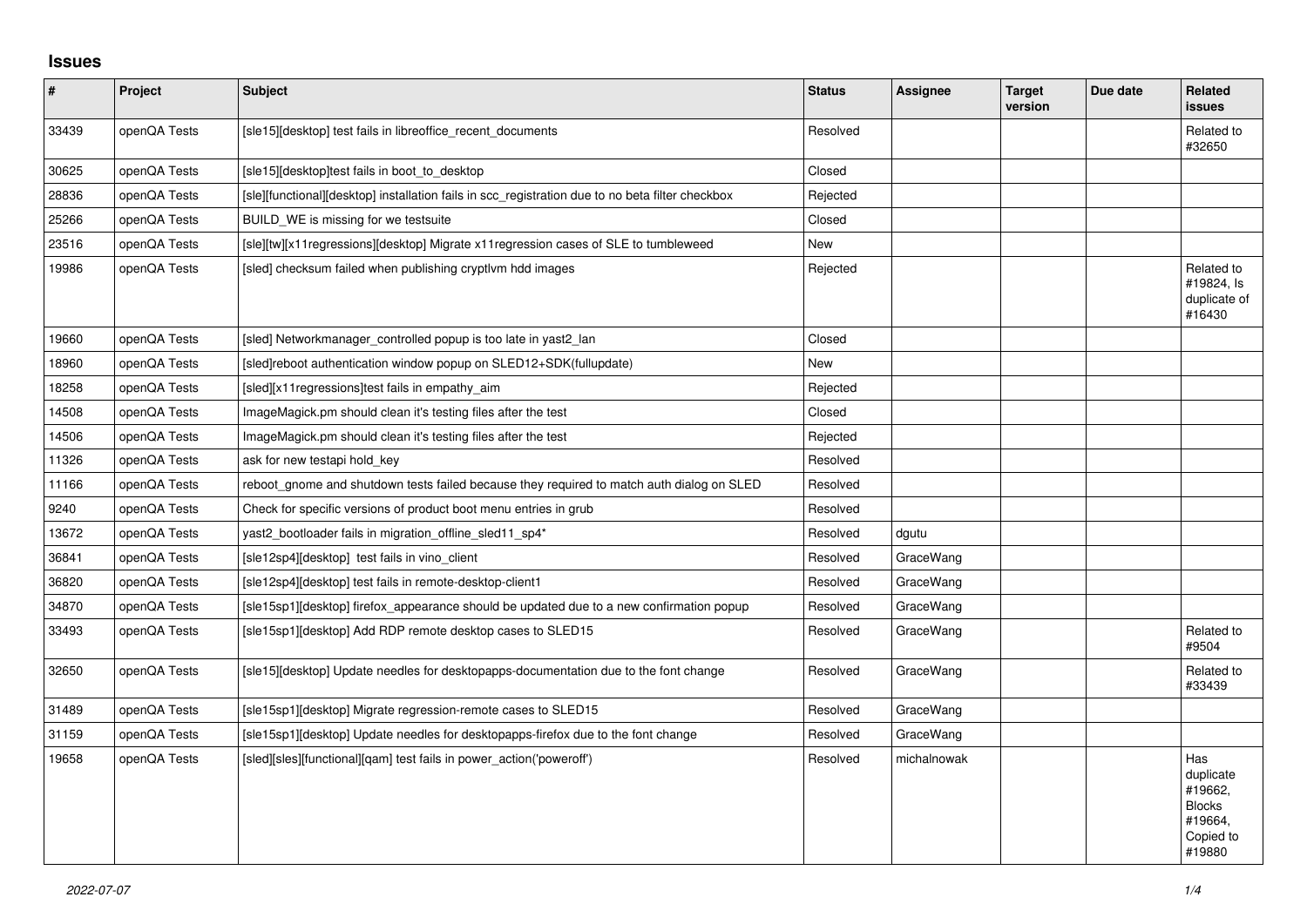| $\vert$ # | Project        | <b>Subject</b>                                                                                                                        | <b>Status</b> | <b>Assignee</b> | <b>Target</b><br>version | Due date   | <b>Related</b><br><b>issues</b>                                        |
|-----------|----------------|---------------------------------------------------------------------------------------------------------------------------------------|---------------|-----------------|--------------------------|------------|------------------------------------------------------------------------|
| 30622     | openQA Tests   | [sle15][desktop]test fails in change_password and gnome_classic_switch                                                                | Resolved      | okurz           |                          |            |                                                                        |
| 29634     | openQA Project | Enable QEMU snapshots function for virtio-gpu                                                                                         | Resolved      | okurz           | Ready                    |            |                                                                        |
| 26952     | openQA Tests   | [sle15][functional][desktop] Enable Desktop Productivity Module for SLE15                                                             | Resolved      | okurz           |                          |            |                                                                        |
| 25992     | openQA Tests   | [sle][functional][sle15][desktop] The shutdown-auth is not expected in sled15                                                         | Resolved      | okurz           |                          | 2017-11-08 |                                                                        |
| 17270     | openQA Tests   | test fails in sshd, ssh cleanup, sshxterm                                                                                             | Resolved      | okurz           |                          |            |                                                                        |
| 16604     | openQA Tests   | [sle][functional][desktop]test fails in sshxterm - delays on typing commands in terminal                                              | Resolved      | okurz           | Milestone 11             | 2017-11-08 | Related to<br>#26852                                                   |
| 36433     | openQA Tests   | [sle12sp4][desktop] remote desktop test of SLED12SP4 fails in login                                                                   | Resolved      | qkzhu           |                          |            |                                                                        |
| 35197     | openQA Tests   | [sle][functional] test fails in scc_registration sub register_addons                                                                  | Resolved      | qkzhu           |                          |            |                                                                        |
| 34615     | openQA Tests   | [sle15][desktop] Migrate all wayland testsuites to SLES+WE by<br>START_AFTER_TEST=create_hdd_gnome+we                                 | Resolved      | qkzhu           |                          |            |                                                                        |
| 34612     | openQA Tests   | [sle15][desktop] Rename all wayland related testsuites                                                                                | Resolved      | qkzhu           |                          |            |                                                                        |
| 34231     | openQA Tests   | [sle][functional][desktop] Add a create hdd * testsuite for SLES+WE                                                                   | Resolved      | qkzhu           |                          |            |                                                                        |
| 33484     | openQA Tests   | [desktop]handle login should be updated for the scenario of first login                                                               | Resolved      | qkzhu           |                          |            |                                                                        |
| 33349     | openQA Tests   | [sle15][desktop] split testsuite desktopapps-firefox into two testsuites                                                              | Resolved      | qkzhu           |                          |            |                                                                        |
| 31048     | openQA Tests   | [sle15][desktop] test fails in firefox_smoke due to performance issue                                                                 | Resolved      | qkzhu           |                          |            |                                                                        |
| 30661     | openQA Tests   | [sle15][desktop] Migrate regression-firefox cases to SLED15                                                                           | Resolved      | qkzhu           |                          |            |                                                                        |
| 30156     | openQA Tests   | [sle15][desktop]test fails in nautilus permission                                                                                     | Resolved      | qkzhu           |                          |            |                                                                        |
| 29862     | openQA Tests   | Update the test file of tracker by command                                                                                            | Resolved      | qkzhu           |                          |            |                                                                        |
| 28597     | openQA Tests   | [sle15][desktop] A redundant send_key 'ret' in sled15_workarounds                                                                     | Resolved      | qkzhu           |                          |            |                                                                        |
| 28240     | openQA Tests   | [sle15][desktop] workaround: switch SLE-Classic to GNOME Shell before fate#324384 is done                                             | Resolved      | qkzhu           |                          |            |                                                                        |
| 27229     | openQA Tests   | [sle15][desktop] Migrate regression-other cases to SLED15                                                                             | Resolved      | qkzhu           |                          |            |                                                                        |
| 27166     | openQA Tests   | [sle15][desktop] Migrate regression-gnome cases to SLED15                                                                             | Resolved      | qkzhu           |                          |            |                                                                        |
| 27062     | openQA Tests   | [sle][functional][sle15][desktop] Add new QEMUVGA types for Wayland testing                                                           | Resolved      | qkzhu           |                          |            | Related to<br>#15496,<br>Related to<br>#21786,<br>Related to<br>#53339 |
| 23840     | openQA Tests   | [sle][qam][x11regressions] qam-regression-documentation can't be started due to a void test_flags in   Resolved<br>gnote_first_run.pm |               | qkzhu           |                          |            |                                                                        |
| 23518     | openQA Tests   | [sle][tw][x11regressions] Add testsuit of regression-installation to tumbleweed                                                       | Closed        | qkzhu           |                          |            |                                                                        |
| 18626     | openQA Tests   | [sled][x11 regressions] test fails in empathy_irc                                                                                     | Resolved      | qkzhu           |                          |            |                                                                        |
| 18410     | openQA Tests   | [qam][x11regressions] Close libreoffice test file timely                                                                              | Resolved      | qkzhu           |                          |            |                                                                        |
| 17894     | openQA Tests   | Add testsuits for migration_offline_sled12sp2*                                                                                        | Resolved      | qkzhu           |                          |            |                                                                        |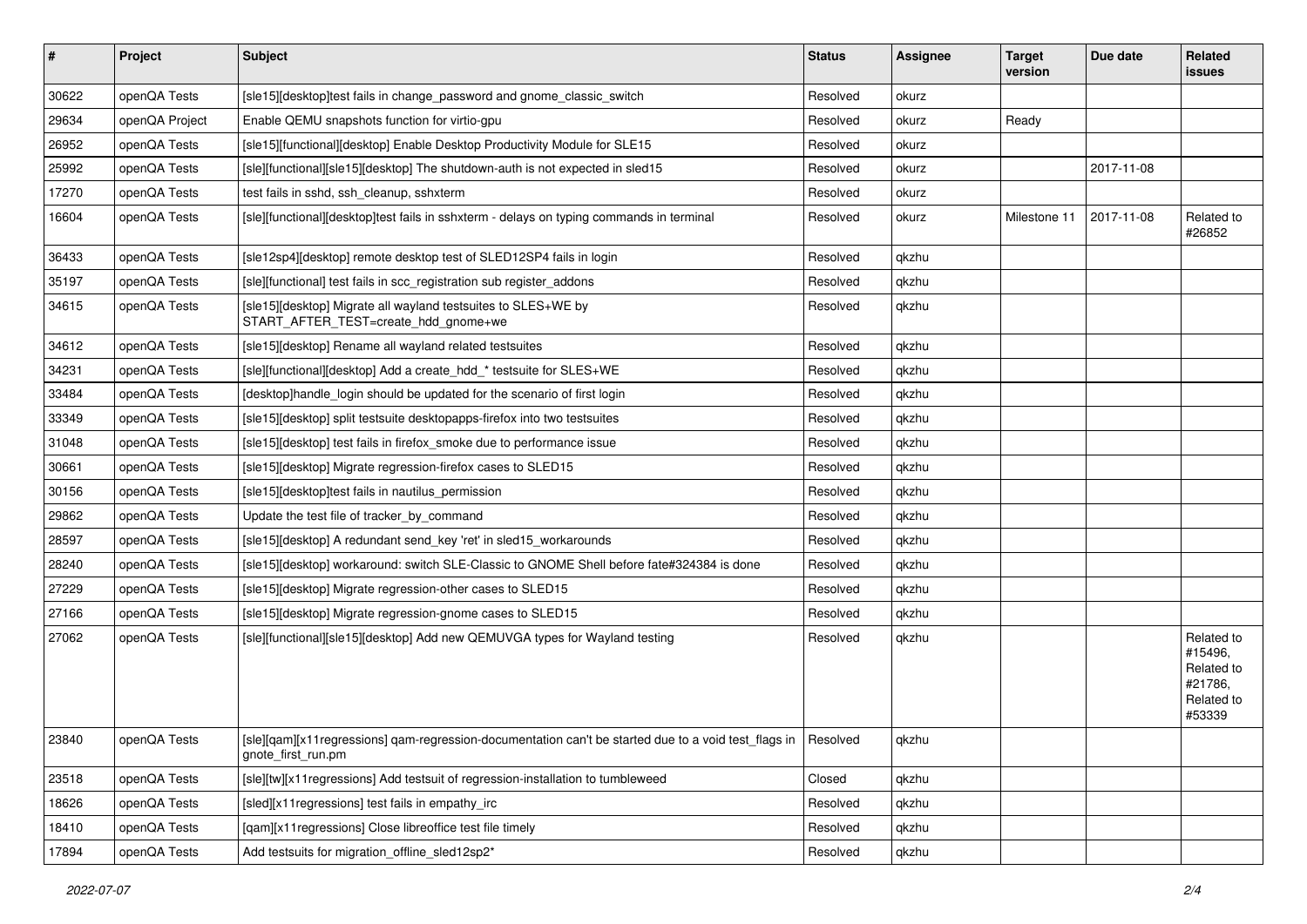| #     | Project      | <b>Subject</b>                                                                                                        | <b>Status</b> | <b>Assignee</b>   | <b>Target</b><br>version | Due date | Related<br><b>issues</b>                      |
|-------|--------------|-----------------------------------------------------------------------------------------------------------------------|---------------|-------------------|--------------------------|----------|-----------------------------------------------|
| 16638 | openQA Tests | [sles][sled][functional][migration] test fails in wireshark                                                           | Resolved      | qkzhu             |                          |          | Has<br>duplicate<br>#18260                    |
| 15508 | openQA Tests | firefox emaillink needs update                                                                                        | Resolved      | gkzhu             |                          |          |                                               |
| 15506 | openQA Tests | firefox pagesaving needs update                                                                                       | Resolved      | qkzhu             |                          |          |                                               |
| 15462 | openQA Tests | we should workaround for bsc#1013208 in consoletest setup textmode+proxy SCC@uefi                                     | Closed        | qkzhu             |                          |          |                                               |
| 14858 | openQA Tests | shortcut of libreoffice pyuno bridge has changed                                                                      | Resolved      | qkzhu             |                          |          |                                               |
| 13970 | openQA Tests | application starts on login needles are not accurate                                                                  | Closed        | qkzhu             |                          |          |                                               |
| 13968 | openQA Tests | change_password <i>liails</i> at the passwd changing step                                                             | Closed        | qkzhu             |                          |          |                                               |
| 13946 | openQA Tests | firefox emaillink needs update for SLED12SP2                                                                          | Resolved      | qkzhu             |                          |          |                                               |
| 13944 | openQA Tests | gnome_classic_switch needs update                                                                                     | Closed        | qkzhu             |                          |          |                                               |
| 13642 | openQA Tests | libreoffice_recent_documents need improvement                                                                         | Resolved      | qkzhu             |                          |          |                                               |
| 13120 | openQA Tests | SLED "regression": a lot of libreoffice tests are broken                                                              | Resolved      | qkzhu             |                          |          |                                               |
| 13118 | openQA Tests | SLED "regression": all evolution tests are broken                                                                     | Resolved      | qkzhu             |                          |          |                                               |
| 13116 | openQA Tests | SLED "regression": two empathy tests are broken                                                                       | Closed        | qkzhu             |                          |          |                                               |
| 13006 | openQA Tests | Needles need update for 7 gnote cases and 2 evince cases in x11 regression documentation                              | Resolved      | qkzhu             |                          |          |                                               |
| 12996 | openQA Tests | Needles need update for two pidgin cases in x11 regression message                                                    | Resolved      | qkzhu             |                          |          |                                               |
| 11324 | openQA Tests | script or needles need improve for yast2_snapper - migration_offline_sled12sp1_sdk                                    | Resolved      | qkzhu             |                          |          |                                               |
| 11168 | openQA Tests | sled textmode test loads yast2_nfs_server                                                                             | Resolved      | qkzhu             |                          |          |                                               |
| 11158 | openQA Tests | needles need imprve for evolution mail ews firefox urlsprotocols                                                      | Resolved      | qkzhu             |                          |          |                                               |
| 11132 | openQA Tests | needle and script need improve for 3 shotwell cases                                                                   | Resolved      | qkzhu             |                          |          |                                               |
| 18344 | openQA Tests | [sled][functional] test fails in remote_vnc_controller_sled boot_to_desktop                                           | Resolved      | <b>RBrownSUSE</b> |                          |          |                                               |
| 27502 | openQA Tests | Upgrade x86_64 workers to QEMU 2.9.* or later for Wayland testing of SLED15                                           | Resolved      | szarate           |                          |          | Related to<br>#21786,<br>Blocked by<br>#25688 |
| 17268 | openQA Tests | [sled][migration] test fails in zypper_lifecycle expected: '/ImageMagick-\S+\s+2019-10-30' but got<br>2024-10-30      | Rejected      | tinawang123       |                          |          |                                               |
| 15374 | openQA Tests | subroutine java testing of firefox java.pm should be updated                                                          | Resolved      | vsvecova          |                          |          | Has<br>duplicate<br>#17292                    |
| 19580 | openQA Tests | [sle15sp1][desktop] Add a gdm case to allow user to set a password when they next login                               | Rejected      | yfjiang           |                          |          |                                               |
| 36436 | openQA Tests | [sle12sp4][desktop] Drop yast2_nfs_server, http_srv, dns_srv, postgresql_server, shibboleth,<br>apache * in SLED12SP4 | Resolved      | zcjia             |                          |          |                                               |
| 36397 | openQA Tests | [sle][functional][u] zypper info failed in SLED12SP4                                                                  | Resolved      | zcjia             | Milestone 19             |          |                                               |